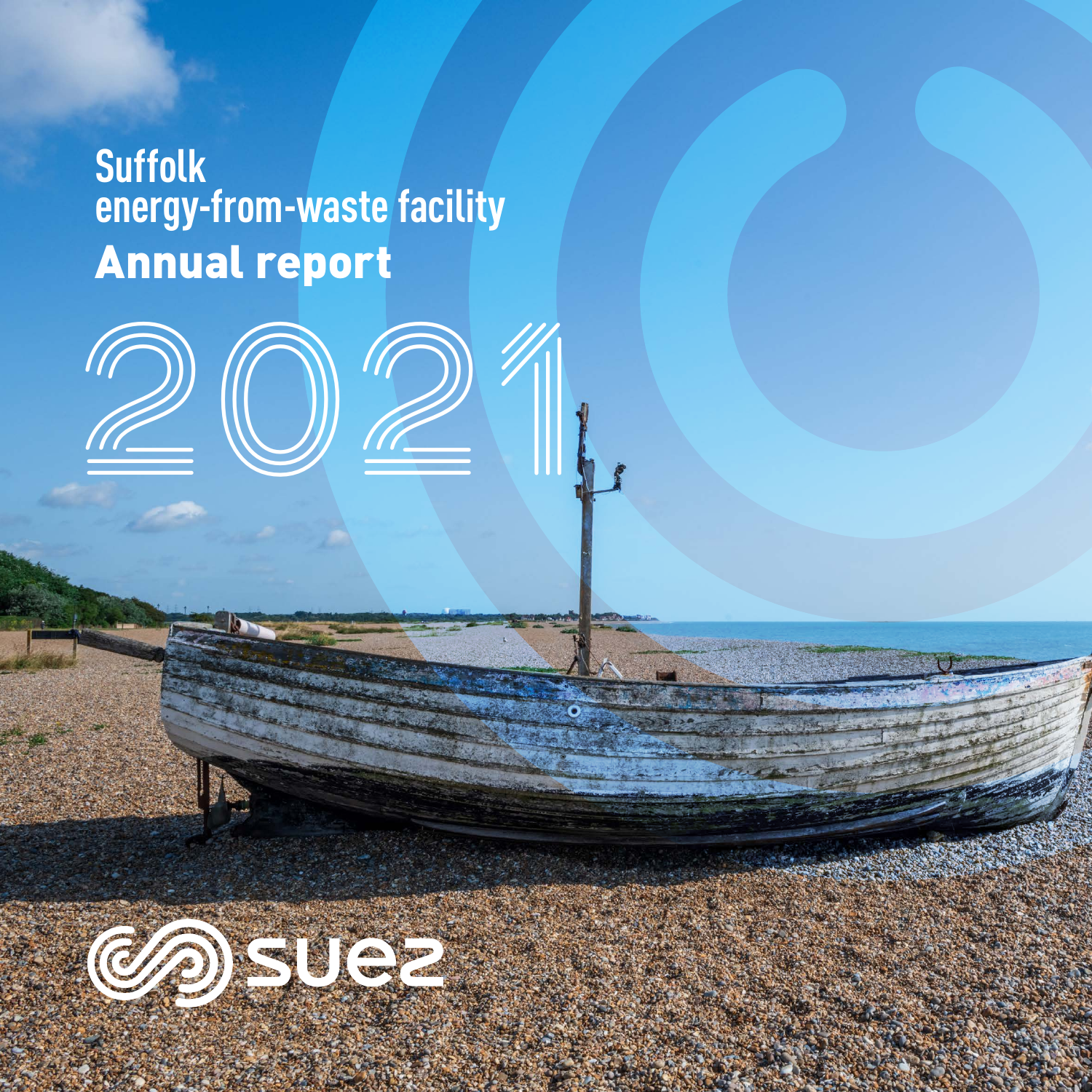## **In this seventh year of partnership between SUEZ and Suffolk County Council,**

**electricity to power** 

43,352**homes.**

 **we've put** 291,609 **tonnes of waste**

 **to good use generating enough** 

Suffolk County Council and SUEZ recycling and recovery UK work in partnership to dispose of all of Suffolk's household waste left after recycling.



**Putting Suffolk's waste to good use** 

SUEZ recycling and recovery UK Suffolk energy‑from‑waste facility Lodge Lane, Great Blakenham, Suffolk IP6 0JE 01473 839149 · www.suffolkefw.co.uk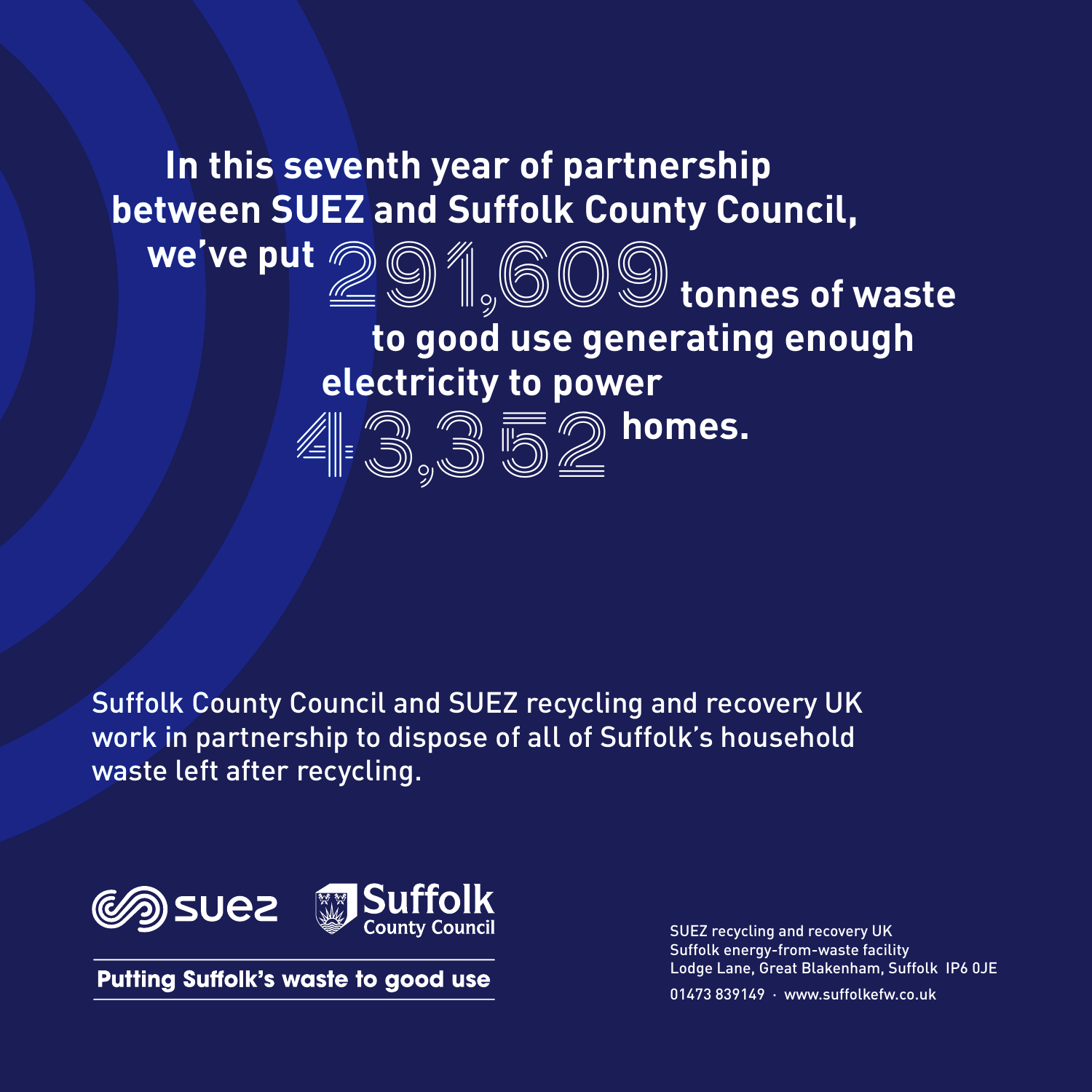### **Suffolk energy‑from‑waste facility**



### **INPUTS**

Waste processed

Municipal waste **243,216 tonnes**

Commercial waste **48,393 tonnes**

TOTAL **291,609tonnes**

Energy imported **221 megawatt hours**

#### Raw materials consumed

**Lime (hydrated)** 2,602 tonnes

**Powder activated carbon** 86 tonnes

**Urea** 709 tonnes

**Diesel**  276,447 litres\*

\* Diesel is used in the start-up and shut down of the facility to support the preheating and controlled cooling of the furnaces.

### OUTPUTS<sub>2</sub>

Energy generated and exported

Electricity (generated) **263** megawatt **hours**

Electricity (exported) **180,346 megawatt hours**

Waste recovered

**Bottom ash (aggregate)** 53,574 tonnes **Ferrous metals**

7,316 tonnes **Non-ferrous metals** 3,407 tonnes

### Waste disposed

**Air pollution control residue** 6,998 tonnes

**Waste diverted to landfill** 2,967 tonnes\*

\*During the annual shutdown of the facility some waste is diverted to landfill. Shutdown is required for routine maintenance.

SAVINGS

**21,642tonnes fossil fuels**

 **saved by exporting** 180,346 megawatt hours of electricity**, compared to natural gas power stations**

ECONOMY **•** 48 **staff •** 1 **apprentice £818,797 spent with Suffolk suppliers**